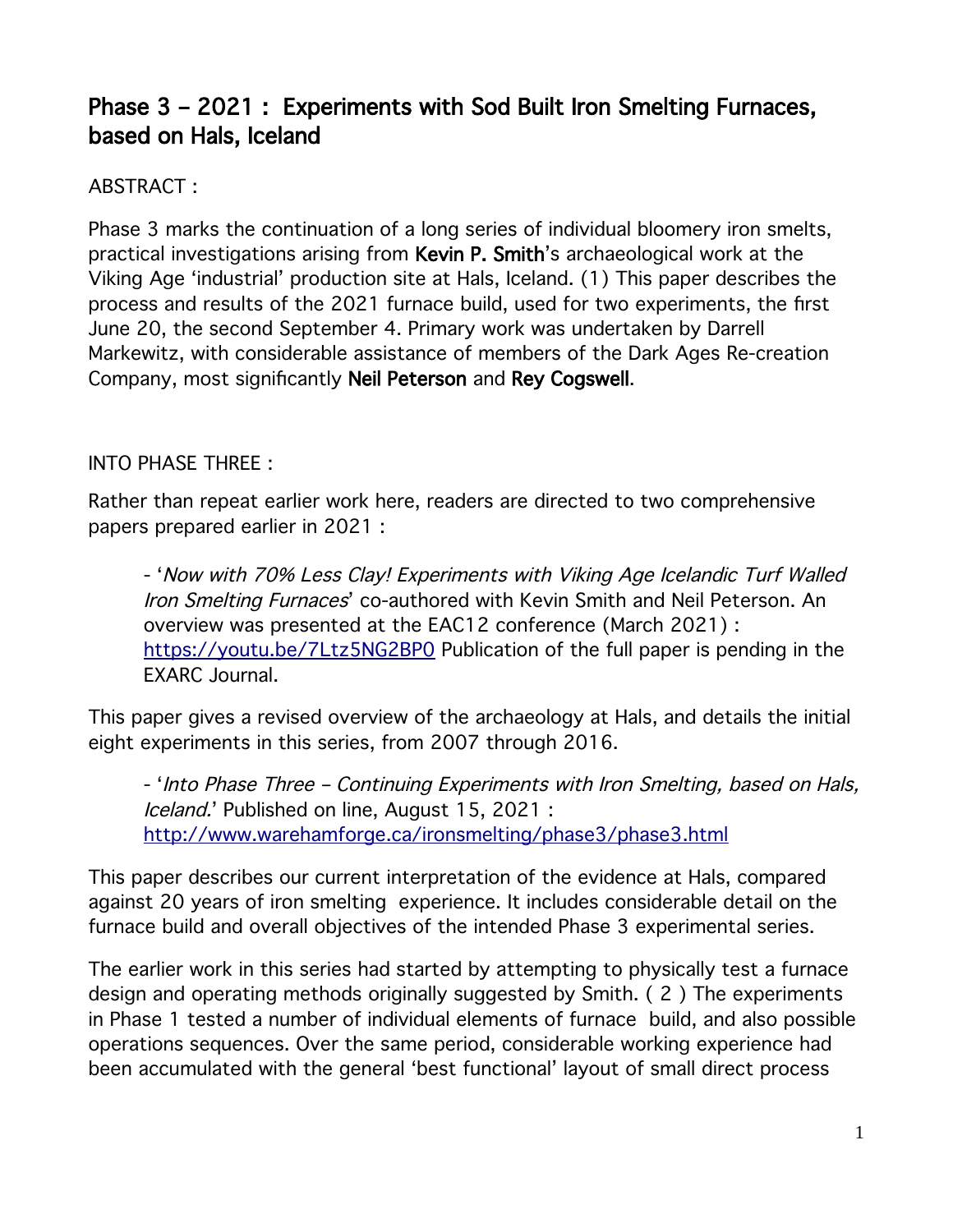bloomery furnaces, as well as testing of a number of differing historic types. ( 3 ) Phase 2 brought together the individual elements into builds using local grass sod as the main structural component.

Important to the progression into Phase 3 was a re-evaluation of the potential archaeological evidence, based on the earlier tests, and importantly viewing the original field report through the lens of (considerable) accumulated direct experience ( 4 ). A number of important elements were considered for testing :

- Use of a simulated clay mixture, based on analysis of Icelandic samples from the Hals area. (5) (Considered primary test one)

- Overall construction consisting of a thin (4.5 cm) clay liner, supported by a cone of cut and stacked grass sods. The timber framing and earth fill originally proposed by Smith was considered not required (and more a complication than an advantage).

- Furnace designed with a base level arch allowing for bottom extraction of the resulting bloom. The tuyere point would be above this arch, so allowing a single 'slot' into the conical sod structure.

- Repeated use of the same furnace structure, hopefully with only minimal repairs being required between firings. (Considered primary test two)

- Assessing the effects of weathering to the furnace structure over time, the gap between smelt A and smelt B intended to be about 4 months (over a Summer), between smelt B and smelt C intended to be over a full Winter (about 8 months). (Considered primary test 3)

Recommendations for the simulated Icelandic clay were given by team member Marcus Burnaham, based on a sample provided by Michelle Hayeur-Smith. The chemistry was compared to commercially available components, used in the preparation of potter's glazes. The exact mixture was :

| Bentonite               | 22.7 kg  |
|-------------------------|----------|
| <b>Mullite Grog</b>     | $2.3$ kg |
| Talc (Amal C-98) 6.8 kg |          |
| Wollastonite            | 7.7 kg   |
| <b>Black Iron Oxide</b> | 5.0 kg   |

The dry powders were mechanically blended using a small cement mixer, then this combined with roughly equal amounts by volume of local (granite based) sand and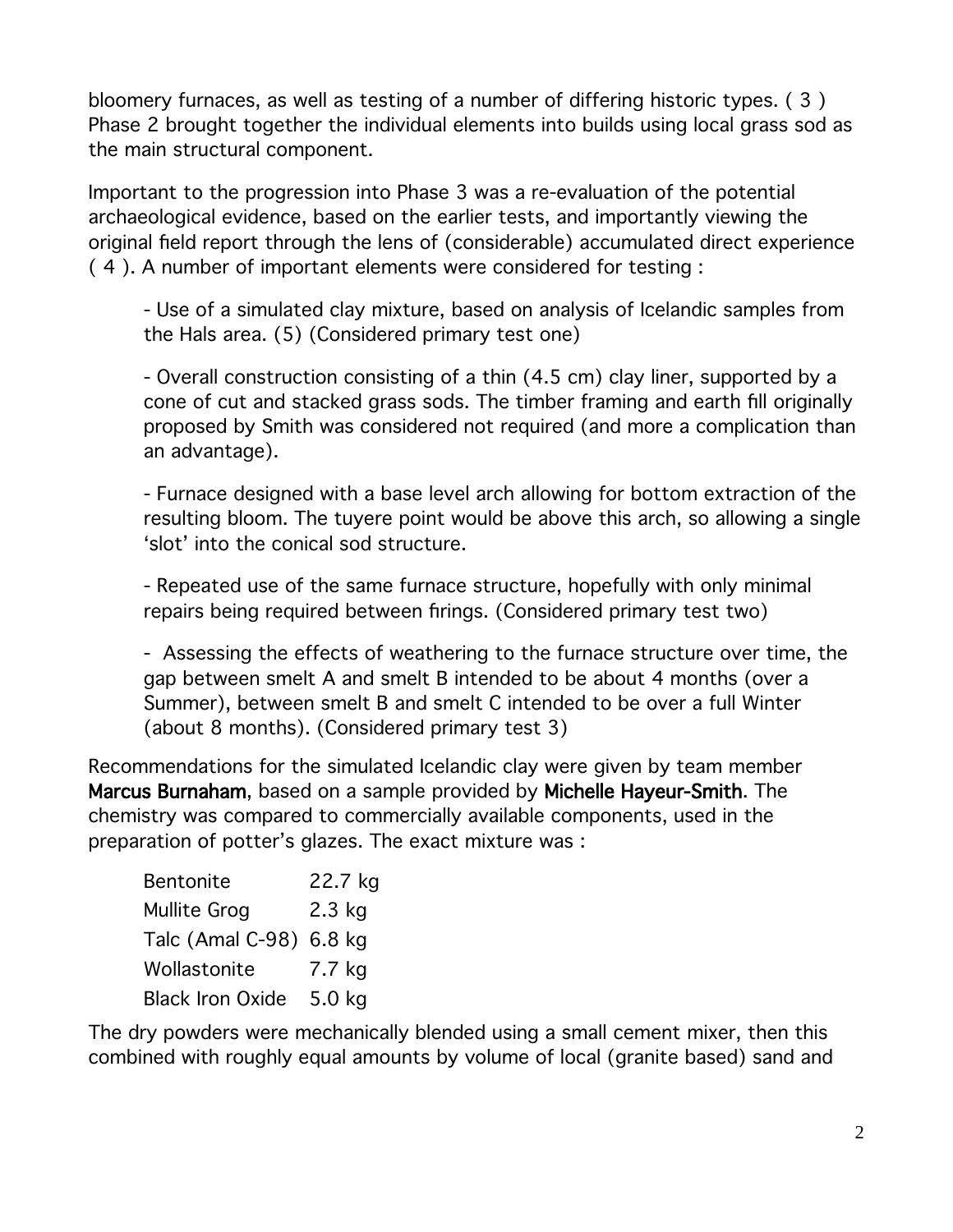dry shredded horse manure (an additive mixture proved effective over many past uses).

Furnace Description :

Rasak SCA GRUP  $TUXZ$ XMO/ OFCOUR TUY<del>OL</del> SET Unil Puckeres TO DOM THAT Least 22 Days Bell HICK **TOTAL JO** 5 CM Prouto O 28 c/R 25 AROUE BASE (40 CM STACK) Dote to GSCM 60  $50^{\circ}$  $\overline{\omega}$ 30 LINTLE 70 20 20 ←D הד פוסל 16 72 上了  $\bullet$  $56D$  TO ឃ REL SOD TO EXTRECTION LACH  $A$   $\overline{C}$   $X$   $\overline{C}$ 

Roughly scaled drawing of the furnace before June firing (square  $=$  5 cm).

The full details of the build process are covered in 'Into Phase Three'.

- Wall Thickness : 4.5 cm
- Interior Diameter : 28 cm
- Total Shaft Height : 70 + cm (extended from first build at 60 cm)
- Grass Sod Exterior : 5 layers stacked, average diameter at 60 cm, height at 65 cm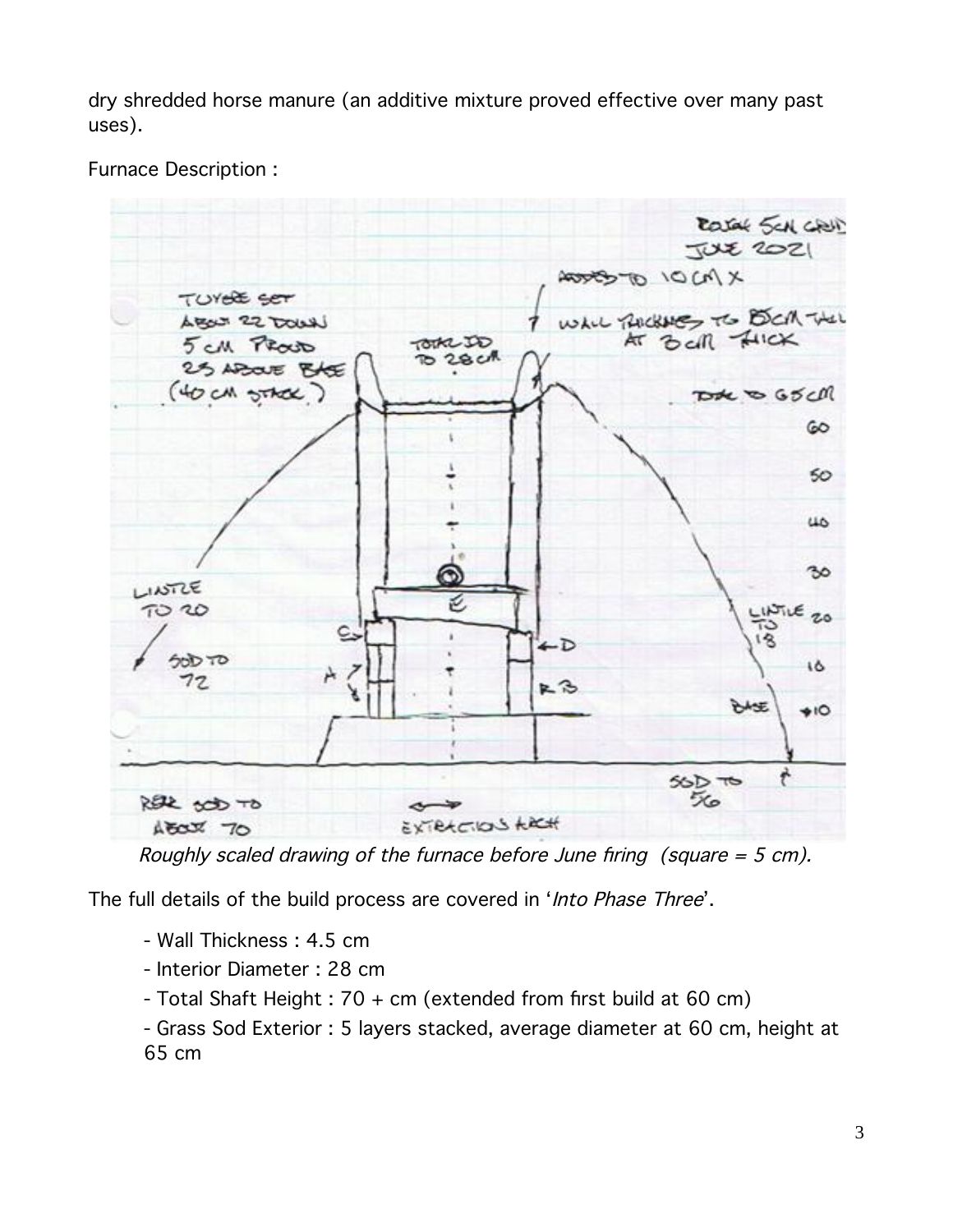- Extraction Arch : stone framed, cut through full liner at 23 cm wide by 20 cm tall

- Tapping Port : 6 cm wide by 8 cm tall

- Tuyere : forged copper, set 5 cm proud of interior, 22 degrees down angle, placed above extraction arch

- Stack Height (above tuyere) : 50 cm

- Base Depth : 29 cm above hard base, charcoal fines layer adjusts depth below tuyere to 15 cm



Furnace with air system in place, at first addition of charcoal.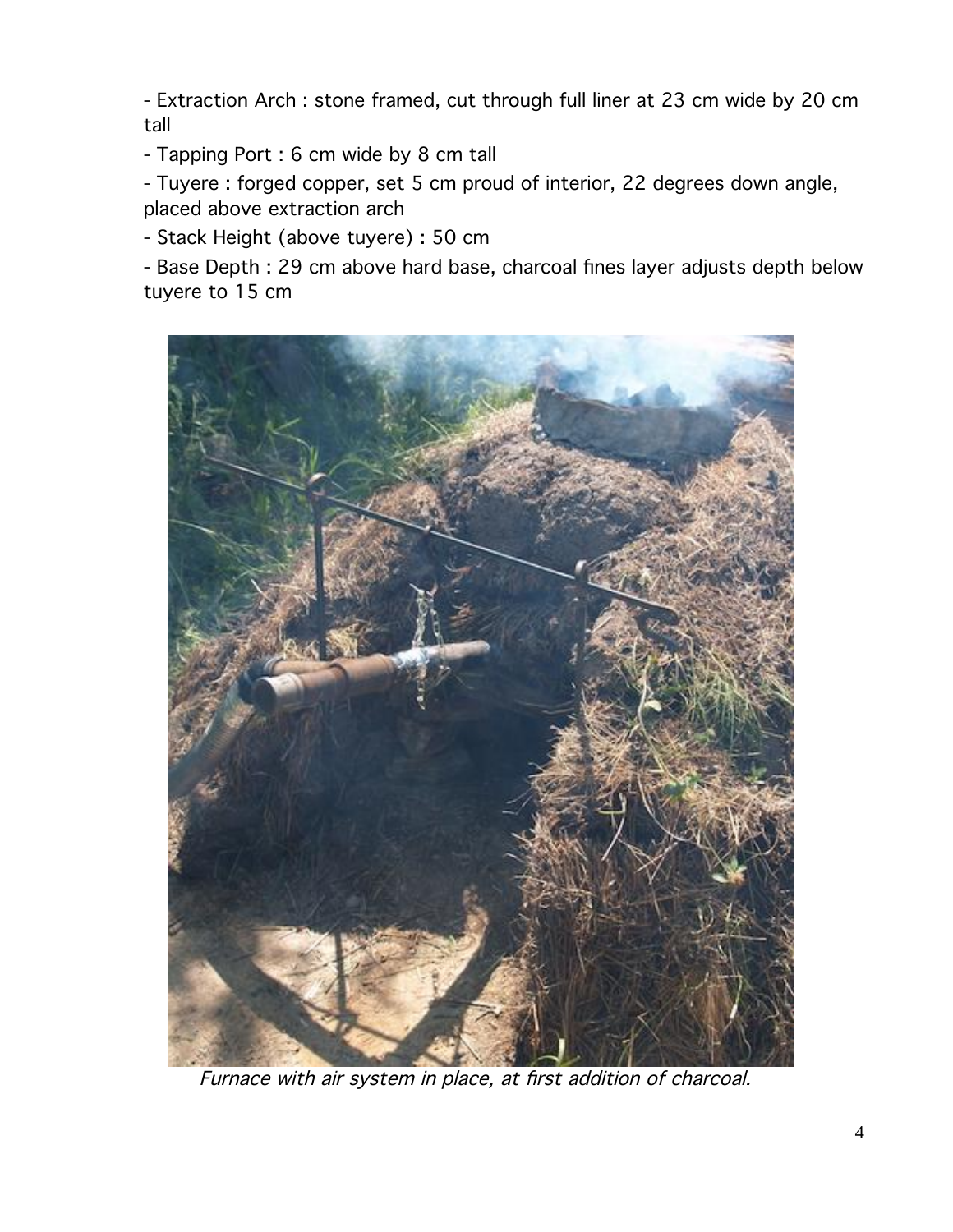Both smelts would share the following aspects :

- Air Supply : high capacity electric blower
- Ore : standard Fe2O3 analog, at roughly 53 % Fe content
- Charcoal : oak, broken to .5 2.5 cm pieces
- Addition of a quantity of previously collected and broken tap slag before ore charges

A fairly standard sequence was undertaken both times. A period of pre-heat with wood splits was followed by filling the furnace with rough charcoal. As the interior fully ignited, this was changed to graded fuel. Charcoal is measured using a standard 'bucket' (roughly 2 kg, later one 'bucket full' is weighed to calculate the total amount consumed), further broken into about 500 gms per addition. Air volume was adjusted to set what was considered a suitable burn rate. Slag charges were added first, to quickly establish a working slag bowl system, followed by first charges of ore. Slag and ore is pre-measured by weight, and those amounts added evenly through each of the quarter charcoal bucket units. As the reaction progressed, individual ore charges were increased, and slag was tapped as required to ensure the air blast remained clear. Once all available ore was added, additional charcoal was added to ensure all the reduced ore was deposited onto the bloom, then the volume of charcoal allowed to burn down to close to the tuyere level. At this point the bottom arch was opened and the bloom mass extracted. This was then hammered through a single 'heat' cycle to knock off clinging slag and partially compress the bloom. Final weight was taken afterwards. (A)

## Smelt A – June : For details see appendix A

Darrell Markewitz was smelt master, with Neil Peterson as lead hand and record keeping, Rey Cogswell as primary assistant.

- Preheat Phase : 60 minutes
- Air Volume : 800 Litres/minute (estimated, via gate markings)
- Total Slag Added : 5 kg
- Total Ore Added : 25.5 kg
- Charcoal 'Bucket' : 1.8 kg
- Primary Sequence (over ore additions) : 295 minutes
- Primary Charcoal Burn Rate : (average) 8.7 minutes / kg
- Ore Rate : (average) 11.6 minutes / kg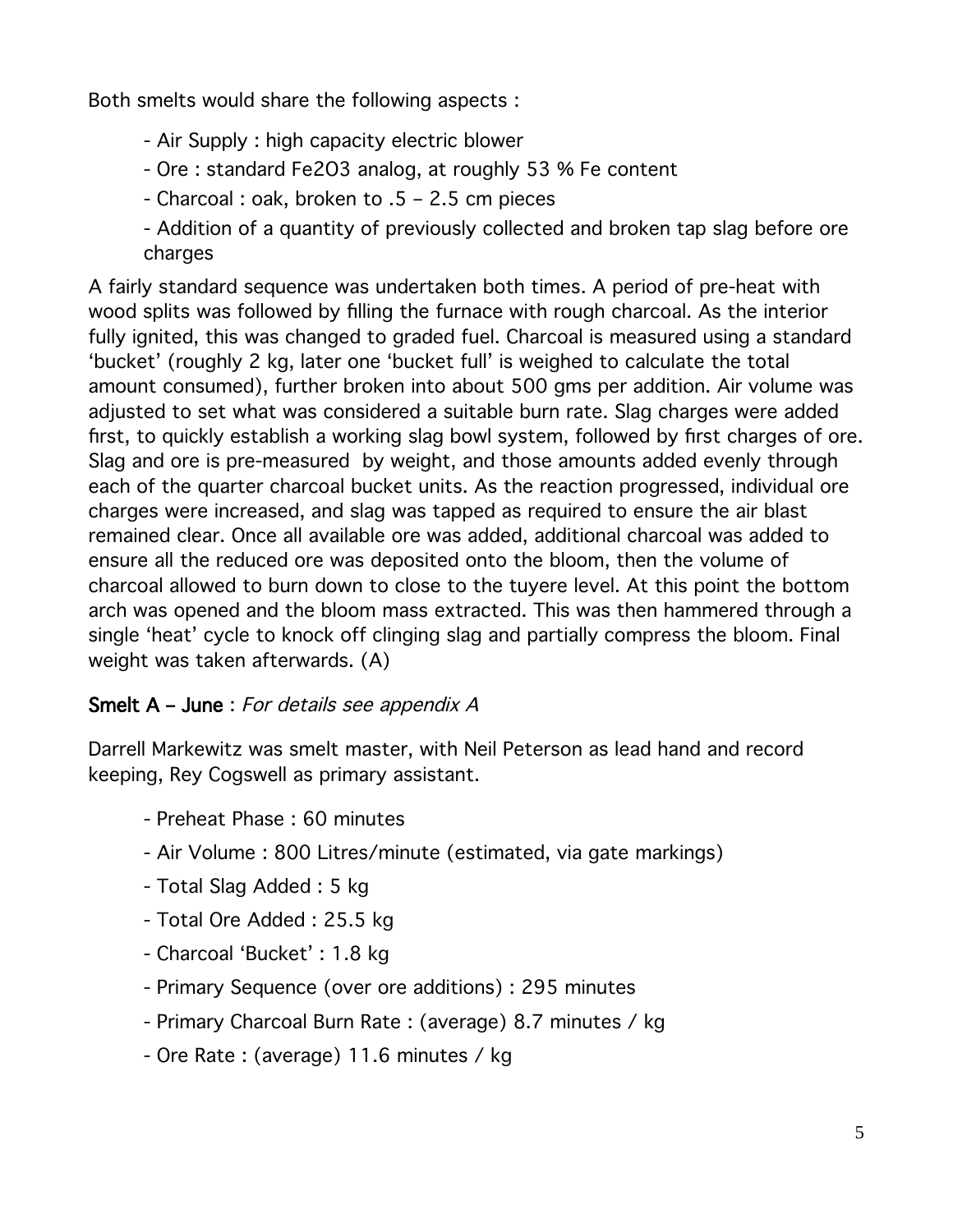This smelt overall ran as was expected. The one modifying aspect was the use of a slightly lower air volume, set intentionally to closer mimimic what was more like amounts possible through the use of human powered bellows systems. This substantially increased the burn rate (where something closer to 4 – 5 minutes per kilogram might be considered more ideal). The most obvious impact of this was that the slag bowl initially developed too high and potentially too close to the front (tuyere side) of the furnace. This necessitated an early tap to prevent 'drowning' the air blast. Shortly into the addition of ore charges, some of the lower charcoal fines were scrapped out, allowing tapped slag to flow below the bottom of the existing bowl. This distributing of hot slag has been found to soften the bottom of a slag bowl, allowing it to slump downwards, in effect lowering the entire complex so as to leave more space for the growing slag 'lake' and also more room for the developing bloom. Over the course of the entire smelt, the furnace would self tap a number of times, a total of 7.9 kg tap slag would be recovered.

- Final Bloom Weight : 8.9 kg
- Yield : 35%

Another impact of the lower air rate was the resulting bloom mass was larger overall, but with a noticeably less dense 'spongy' texture, visibly with considerable slag still included. It is fully expected that although the nature of this bloom has resulted in a high yield number (especially for a smelt of this ore amount), there will be a considerably higher loss of weight at the bloom into bar phase.

It proved easy enough to break the front part of the interior slag bowl clear, making it possible to pull out the larger mass of bloom and clinging slag during extraction. The size of this mass did result in also pulling off the lintel stone, which in turn caused the sod strips being supported by this stone to also fall away. The line of breakage to the interior liner was slightly above the original cut for the extraction arch, running along just at the lower edge of the tuyere point.

During the extraction, the pieces of broken sod and any hot slag were shovelled up and discarded to one side, primarily to keep the working area clear. The lintel block was shifted slightly forward, and was retained in place, serving as a fulcrum for the long bar used to lever the bloom mass free. The overall extraction process created a triangular shaped spray of small slag fragments and partially burned charcoal, leading away from the front of the furnace. The portions of the slag bowl remaining inside the furnace were a C shape, pointed towards the extraction arch, with a clear depression marking the location of the removed bloom. All these features were considered relevant, as the exposed remains of the last furnace fired at Hals (number VII), showed much the same kind of ground features.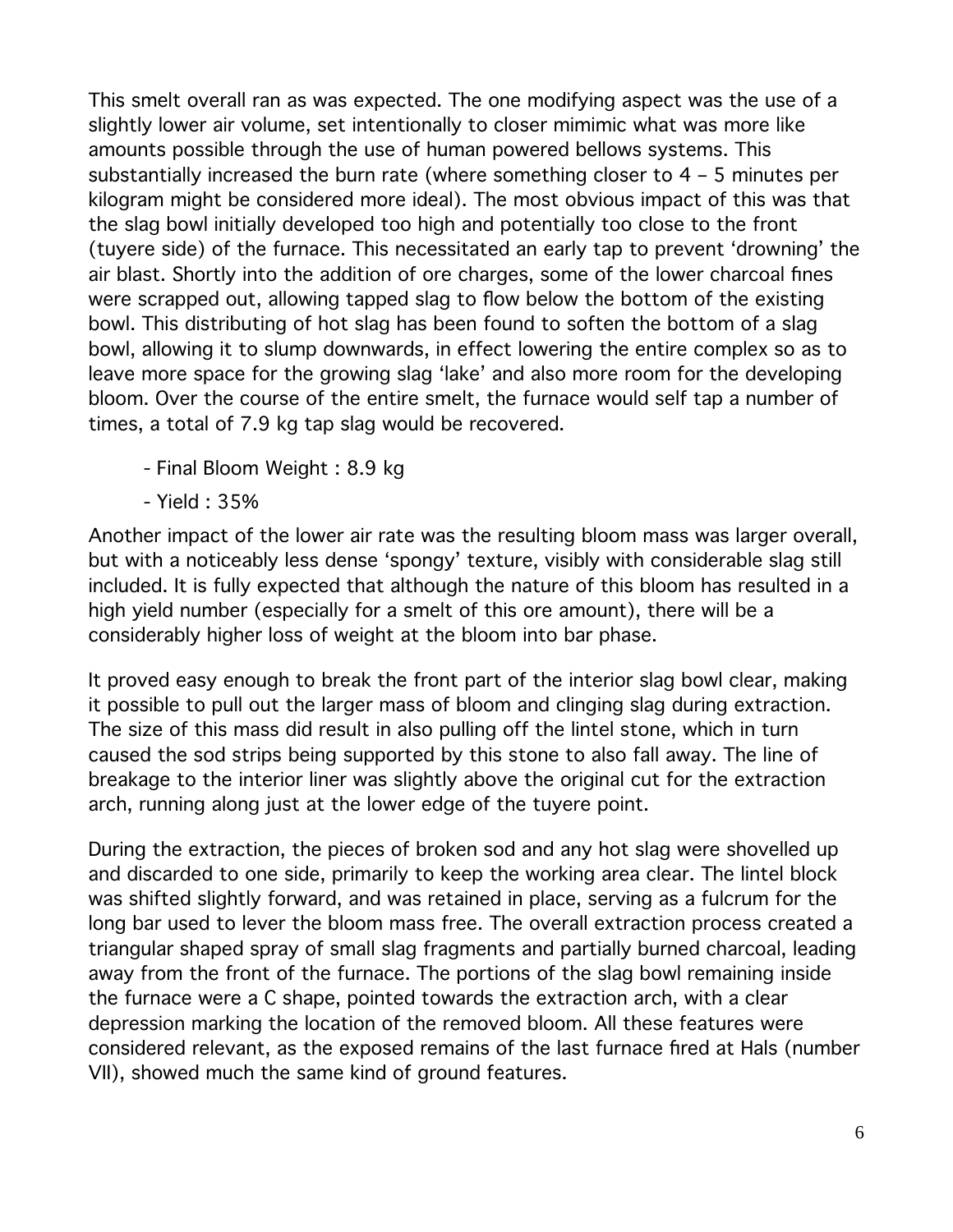

Furnace just after extraction – June experiment.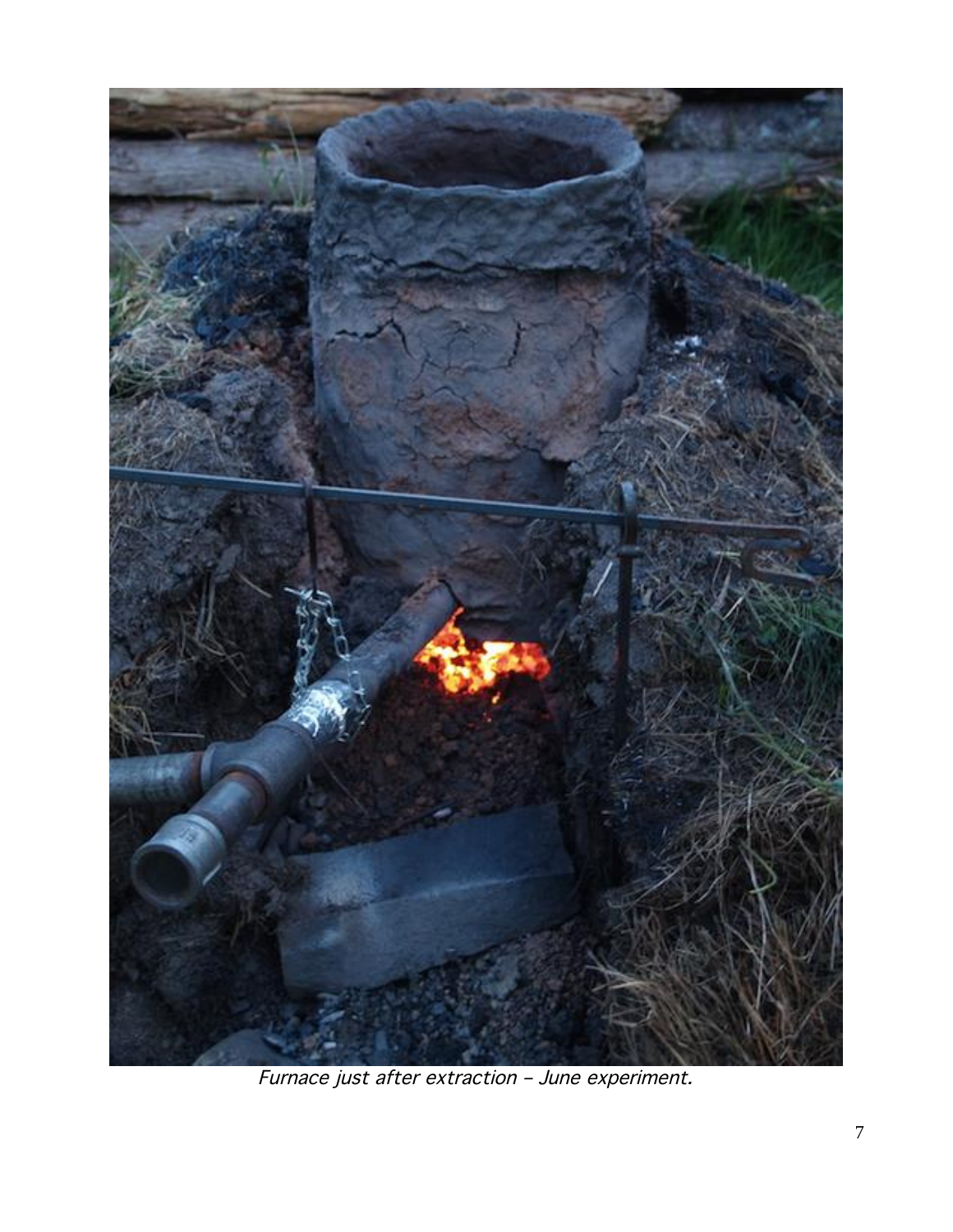Inside the furnace itself, there was considerable erosion of the clay liner, following the expected oval pattern centred around the tuyere. At some places (especially close to and above the tuyere) the wall thickness had been reduced from the starting 4.5 cm to as little as an estimated 1 cm thick, all now heavily slag coated. The Icelandic clay mix did survive a full smelting cycle, but with more erosion damage than was the case with the standard EPK clay base normally used. This depth of erosion suggested that if the wall thickness had been much less than the 4.5 cm used, failure due to melting through the walls would certainly have occurred. On examining the overall damage to the furnace structure as it slowly cooled, it was felt that it would prove fairly easy to repair the lower sections that had broken away, and layer fresh clay onto the eroded areas inside.

The following morning however – this was discovered :

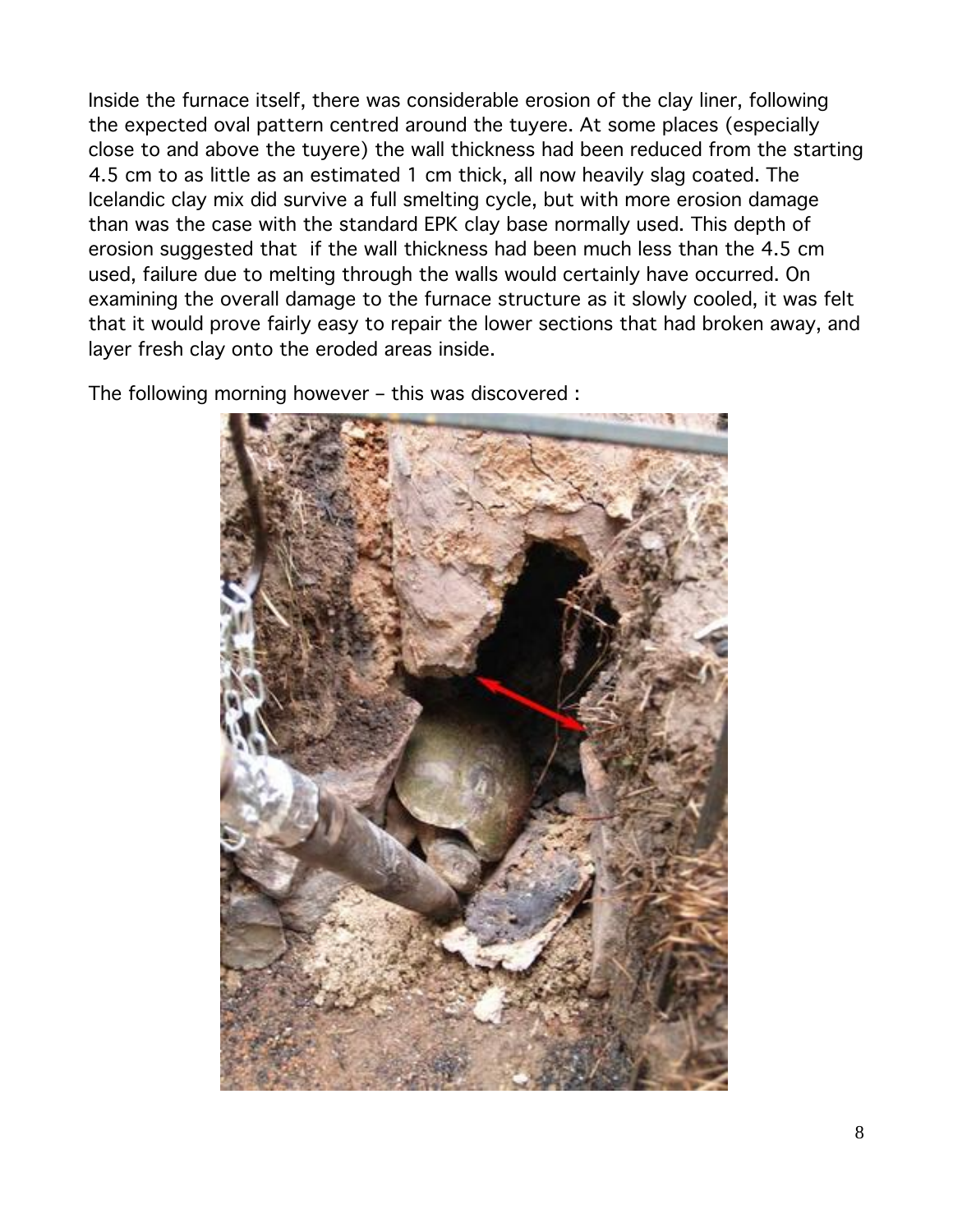Likely in the early dawn hours, a roughly 20 cm long snapping turtle had crawled into the still warm furnace! (A) This resulted in additional damage to the front of the furnace. (In the image above the red line shows approximately the lower line of the furnace wall at the end of the smelt. The larger piece seen lying to the right of the turtle was the section broken free.)

The portions of slag bowl remaining after extraction were left in place. A metal cover was placed over the top opening of the furnace liner, but otherwise the sod structure was left exposed to natural weathering over the summer months, with the original intent to return for the normally scheduled early October smelt event.

Rebuild of the Furnace :

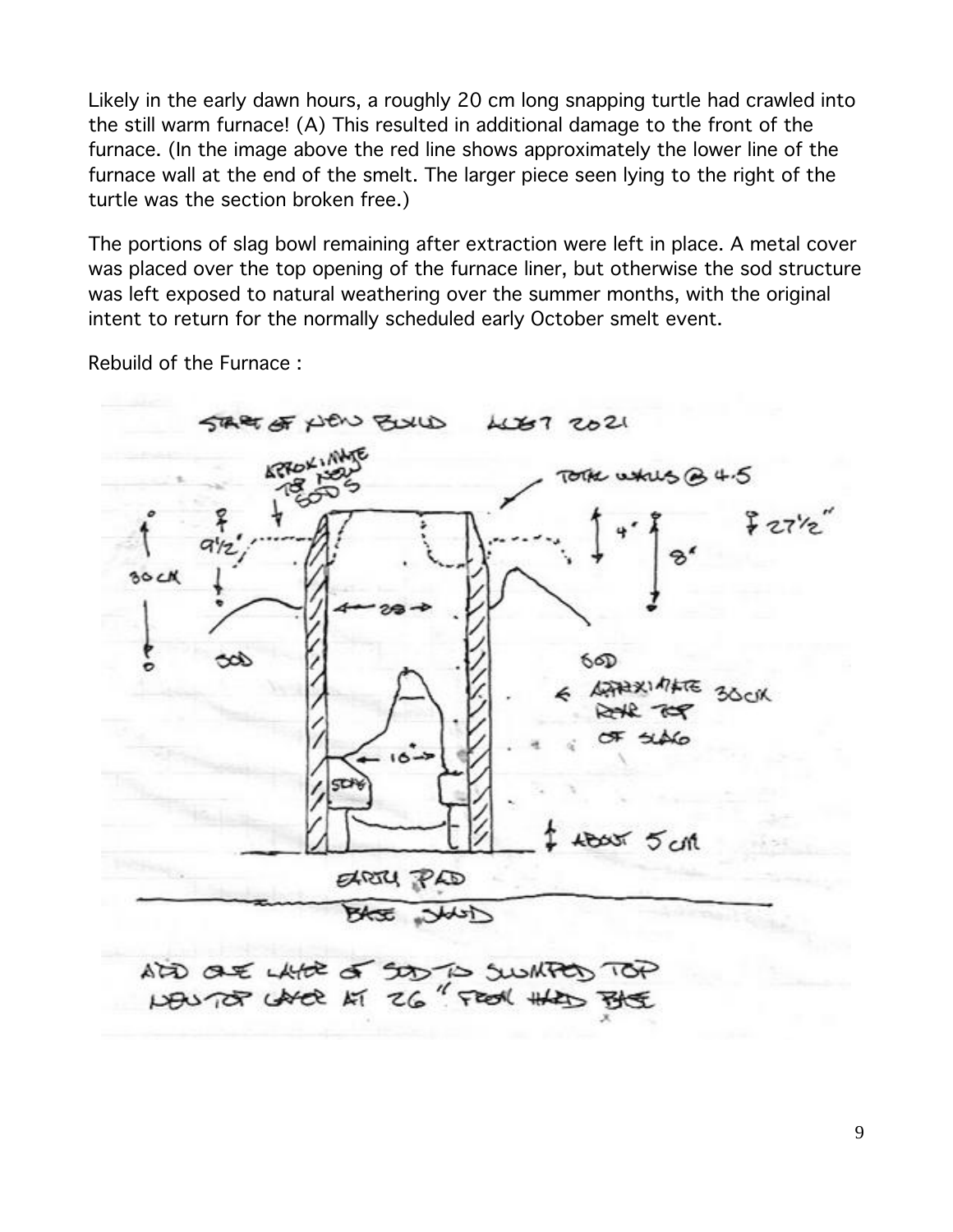

Top edge of the furnace liner, above the tuyere – condition after 5 weeks.

 The temperature gradient that is produced by the firing of a smelting furnace has been seen to effect clay composition walls in varying ways, which results in variation in damage effects, as a furnace is exposed to weather over time. (6) There had been an unusual amount of rain over early Summer at Wareham (a period where normally there had been little, if any, rain in past years). The fracture line seen above (image taken July 17) marks the division between the sintered interior and the 'baked mud' exterior heat effects. By early August, the outer portions had broken free along this line. There had also been considerable slumping of the sod structure, again due to the exposure to rain. With concern that the existing furnace might suffer too much damage to be easily repaired for re-use, it was decided to move the scheduled second experiment forward to the later part of August. Repairs were undertaken the week of August 9 to 13.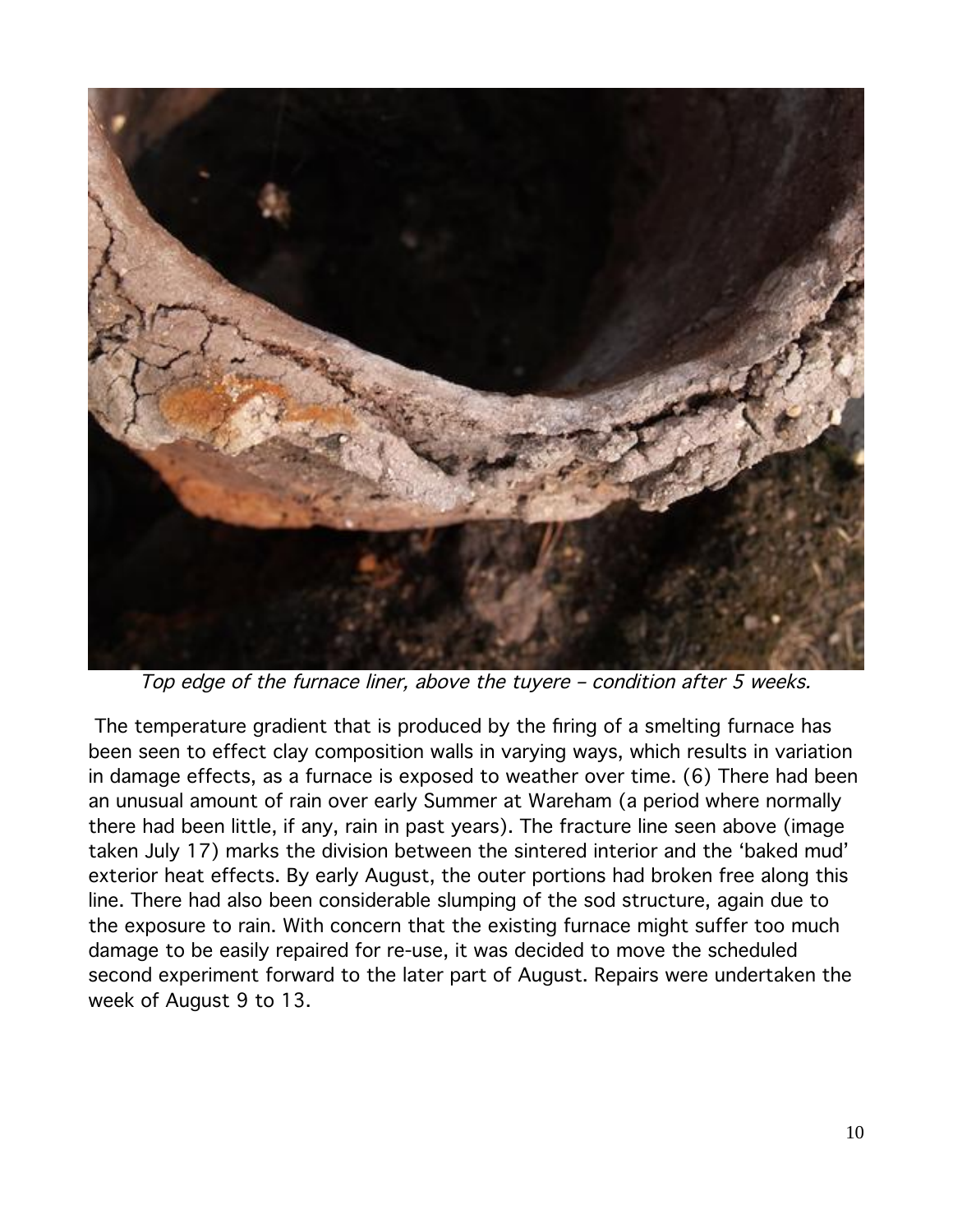The slag bowl remaining was removed, with any lumps of slag still adhering to the inner walls broken free. The interior was cleaned down to the original starting hard base (dirt) level.



View down the interior, after slag clinging to walls and remaining lower bowl was removed. Extraction arch to the top of this image.

In the image above, the considerable heat erosion of the clay liner is clear. The smooth circular surface at the bottom indicates the starting surface, protected by the base layer of charcoal fines. The heat effects are concentrated to the central portion of the shaft, the hottest part of the interior during firing. The upper portions (although somewhat distorted here by perspective) are again seen to be relatively free from any damage. This erosion was both more extensive and considerably deeper than had been seen in previous clay walled furnaces. This was clearly the result of the significantly lower melting point of the simulated Icelandic clay body.

Next a new extraction arch was created, with the framing build up using the same stone blocks and lintel stone as before. One change was that the arch space was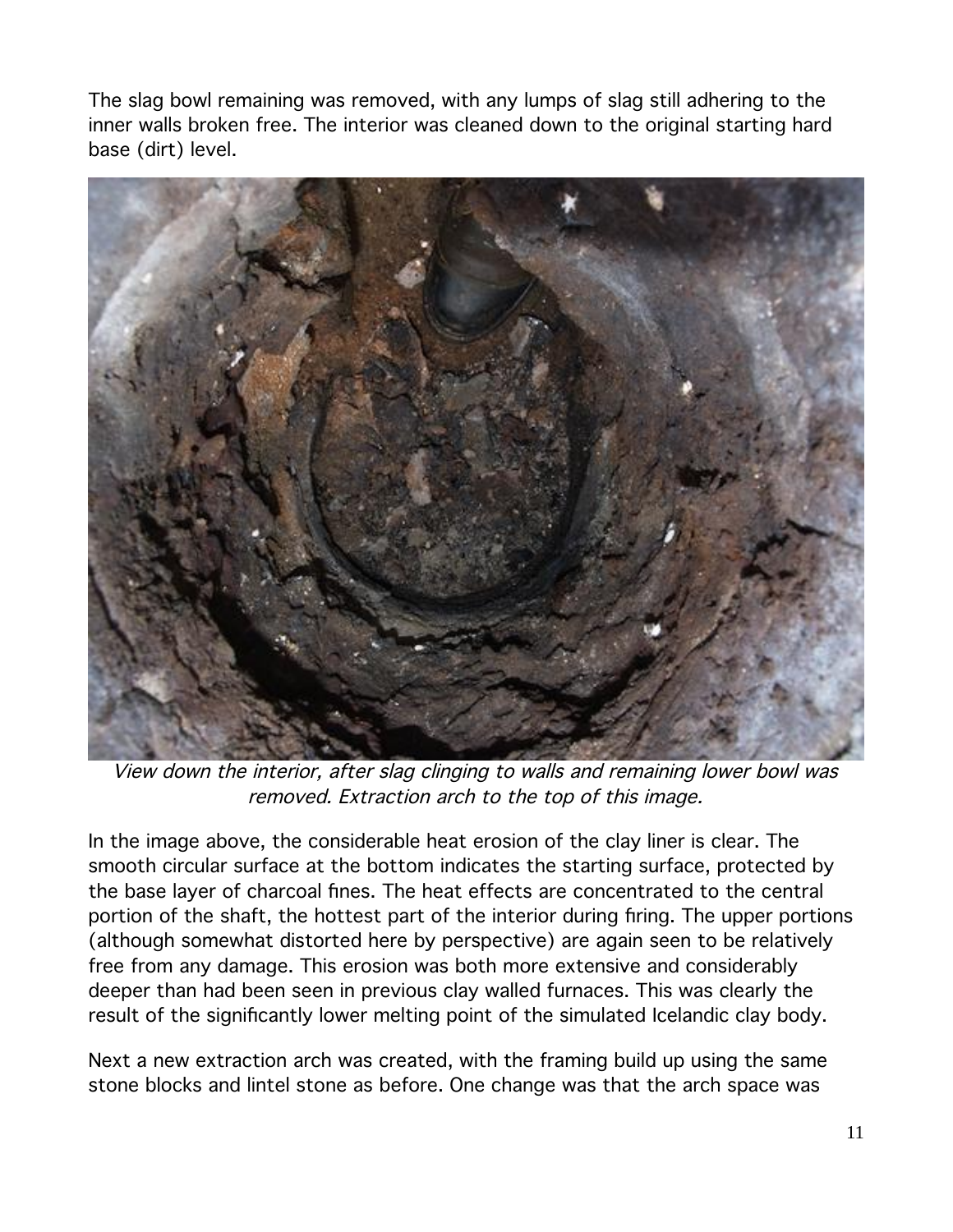filled with a number of smaller flat pieces of stone (gneiss), which extended to form the lower front wall into the interior of the furnace. Gaps between the stones were filled with the clay mixture (remaining from the batch mixed for the original build).

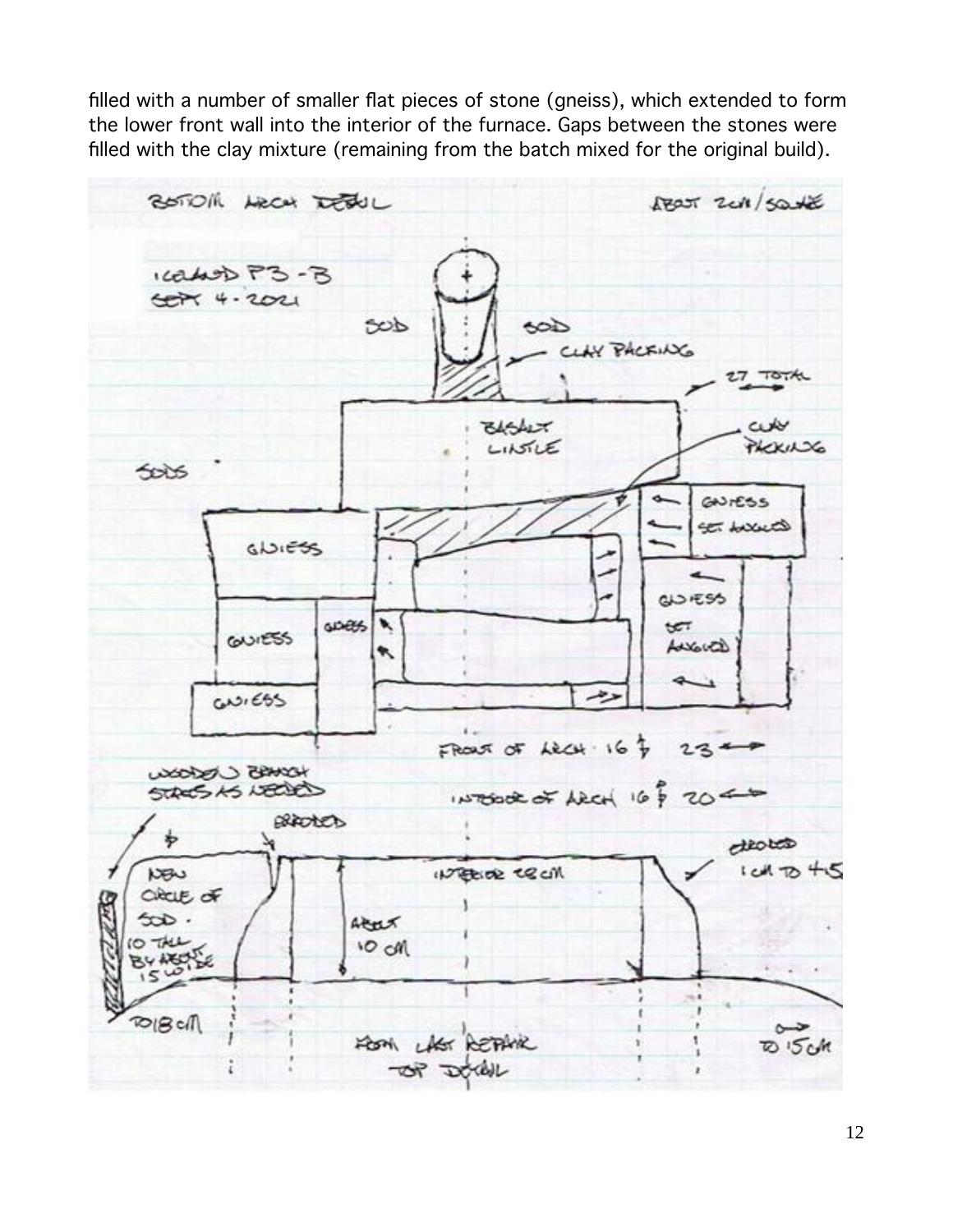A new set of grass sod strips were cut and placed above the lintel stone, to help define the shape of the (missing) front part of the furnace. New clay mix was applied from the inner side of the furnace, first to re-establish missing portion from the earlier turtle damage. Next, clay was added into the eroded wall, attempting to even the surface out back to the original 4.5 cm thickness and smooth shape.



Interior after patching, larger areas indicated. At the top is seen the straight line of the lintel stone, which will support the tuyere tip when that is installed. The edges of the extraction arch stones are seen below the lintel.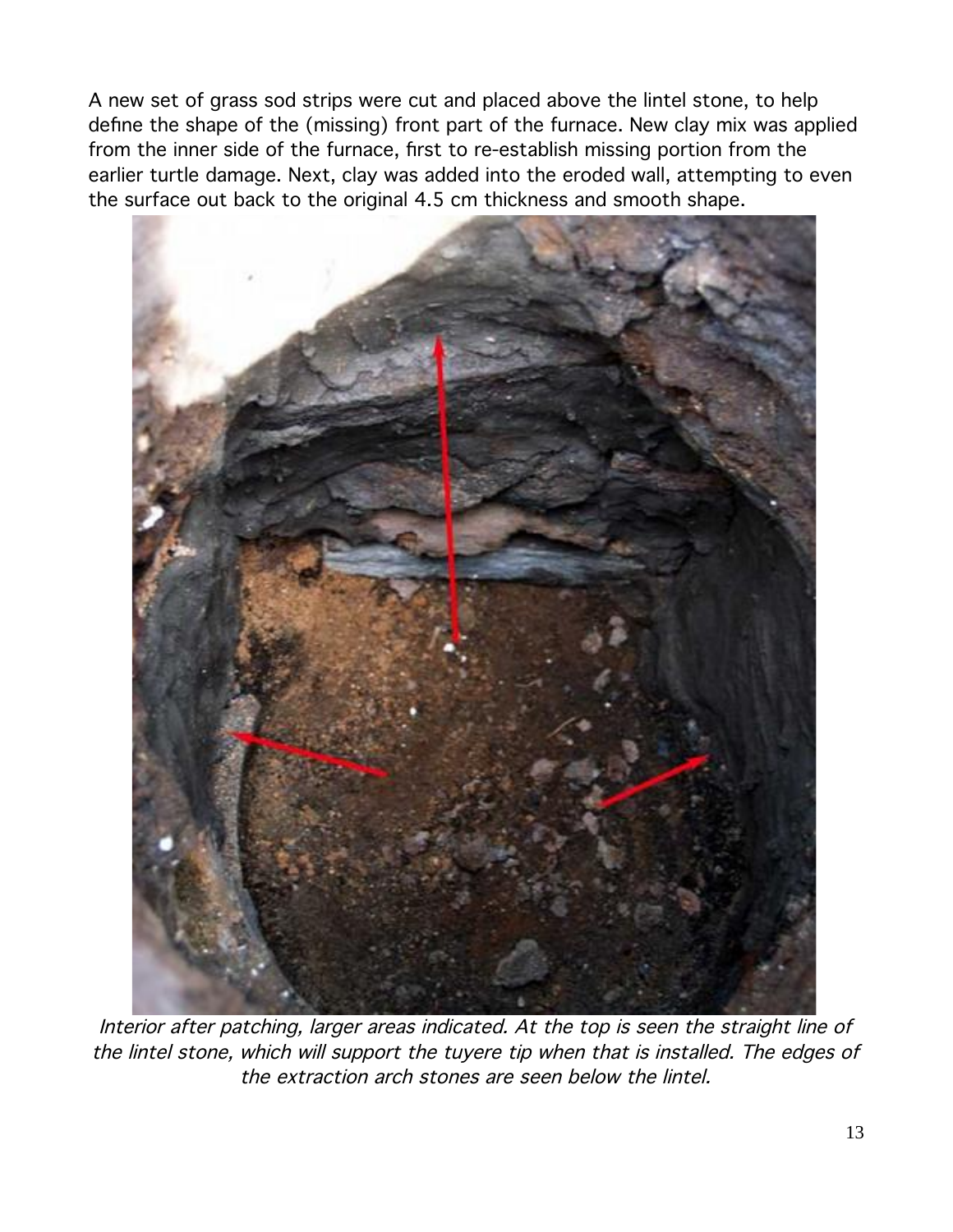As the supporting grass sods had slumped considerably, an additional layer of sod was added to the top, building up to roughly the same height as the clay liner.

With re-use of Furnace A, most of the layout details remained the same, with these changes :

- Grass Sod Exterior : 6 layers stacked,
- Extraction Arch : stone filled, at 25 cm wide by 18 cm tall
- Tapping Port : none
- Stack Height (above tuyere) : 43 cm

- Base Depth : 30 cm above hard base, charcoal fines layer adjusts depth below tuyere to 16 cm

#### Smelt B – September : For details see appendix B

Neil Peterson was the smelt master, with Dave Cox as lead hand, Rey Cogswell undertaking the extraction, Marcus Burnham as primary assistant (Darrell Markewitz supervising).

- Preheat Phase : 87 minutes
- Air Volume : varies, see description below
- Total Slag Added : 4.3 kg
- Total Ore Added : 26 kg

- Charcoal 'Bucket' : 1.97 kg (difference due to absorbed water as stored outdoors)

- Primary Sequence (over ore additions) : 156 minutes

- Primary Charcoal Burn Rate : (average) 5.7 minutes / kg
- Ore Rate : (average) 6.0 minutes / kg

A major addition to instrumentation had been made, and employed for this smelt. This was the purchase of an Omega HHF1000 flow meter. (C) This allowed for far more accurate measurements of the actual air volumes being injected into the furnace, over the roughly calibrated 'sliding blast gate' numbers recorded in the past (including for Smelt A). (7) One of the problems with the earlier measurements was that these were the potential total air available from the air equipment, and so did not account for the restrictive effect of the materials inside the furnace stack, certain to vary considerably over time. As this was the first use of this gauge, only infrequent measurements were made :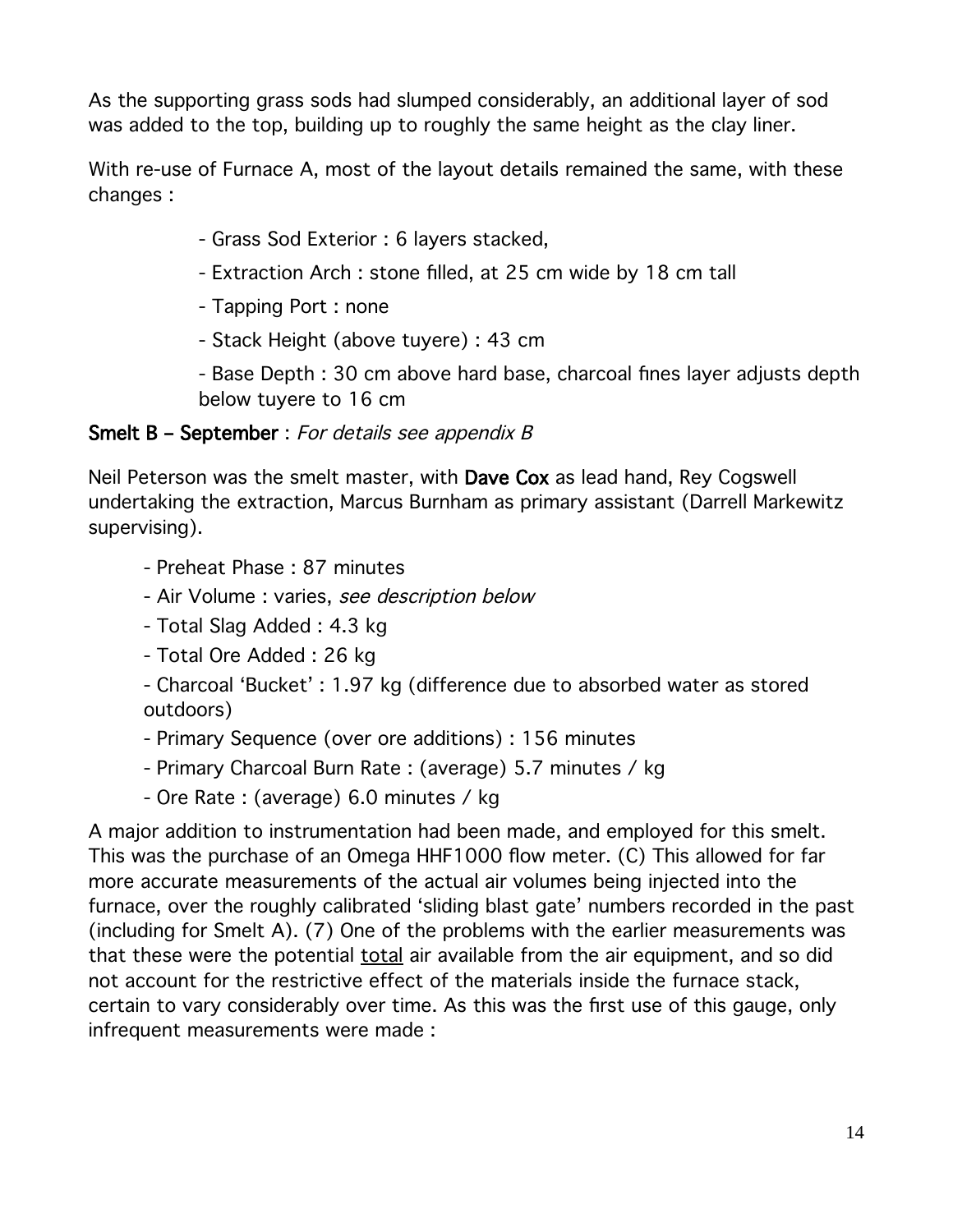| Time  | Event                | Plate | Meter       | Calculated |
|-------|----------------------|-------|-------------|------------|
| 10:11 | fill rough charcoal  | 700   |             |            |
| 10:15 | air increase         | (900) |             |            |
| 11:19 | full graded charcoal |       | 11.5        | 865        |
| 11:23 | air reduced          | 700   | (no record) | 550        |
| 12:00 | air increased        | 800   | 8.8         | 660        |
| 12:44 | air increased        | 900   | 9.6         | 720        |

The overall implication of these measurements is that earlier reported air volumes are only significant as they are compared to each other, not an accurate indication of exact volumes. Roughly, these earlier numbers are likely to be 25 % higher than the actual air amounts into the furnace. In working practice, the physical burn rate (consumption of a given amount of charcoal) is used to determine the best functional air volume at any given point.

Again in Smelt B, potential air volumes were reduced towards what was considered possible via human powered bellows systems. Again the first impact of this was to cause the initial slag bowl to form too high, raising the level of liquid slag upwards to where there the air blast was being effected. This was partially corrected by using a metal rod (3/8 inch diameter) to probe vertically, about 1/3 of the furnace diameter from the tuyere. This was forced down through the still fragile bottom of the slag bowl, allowing hot liquid slag to drain down into the charcoal fines layer, a process repeated three times early in the smelt. Significantly, a burning through of the front furnace wall, about 10 cm above the tuyere was observed at roughly 90 minutes into the primary furnace cycle. This suggested that the lower volume air blast was not fully penetrating into the furnace, but instead washing back against the furnace wall at this location.

 Also as with Smelt A, roughly after the addition of the first two ore charges, the extraction arch was opened, in this case by the removal of one of the lower stone pieces filling the arch. Again some of the lower charcoal fines were scraped out, allowing any self tapping slag to flow below and soften the slag bowl, a process that would proceed without any further intervention for the remainder of the smelt.

Although it would be the first time for this task, Rey Cogswell undertook the full extraction process. Lack of experience would result in the extraction to be considerably drawn out, all the while the furnace slowly cooling. The net effect was that the bloom did not easily pull free of the encompassing slag bowl, and a much larger mass than normal had to be removed from the furnace. The raw size of this mass would result in considerably more damage to the lower front of the furnace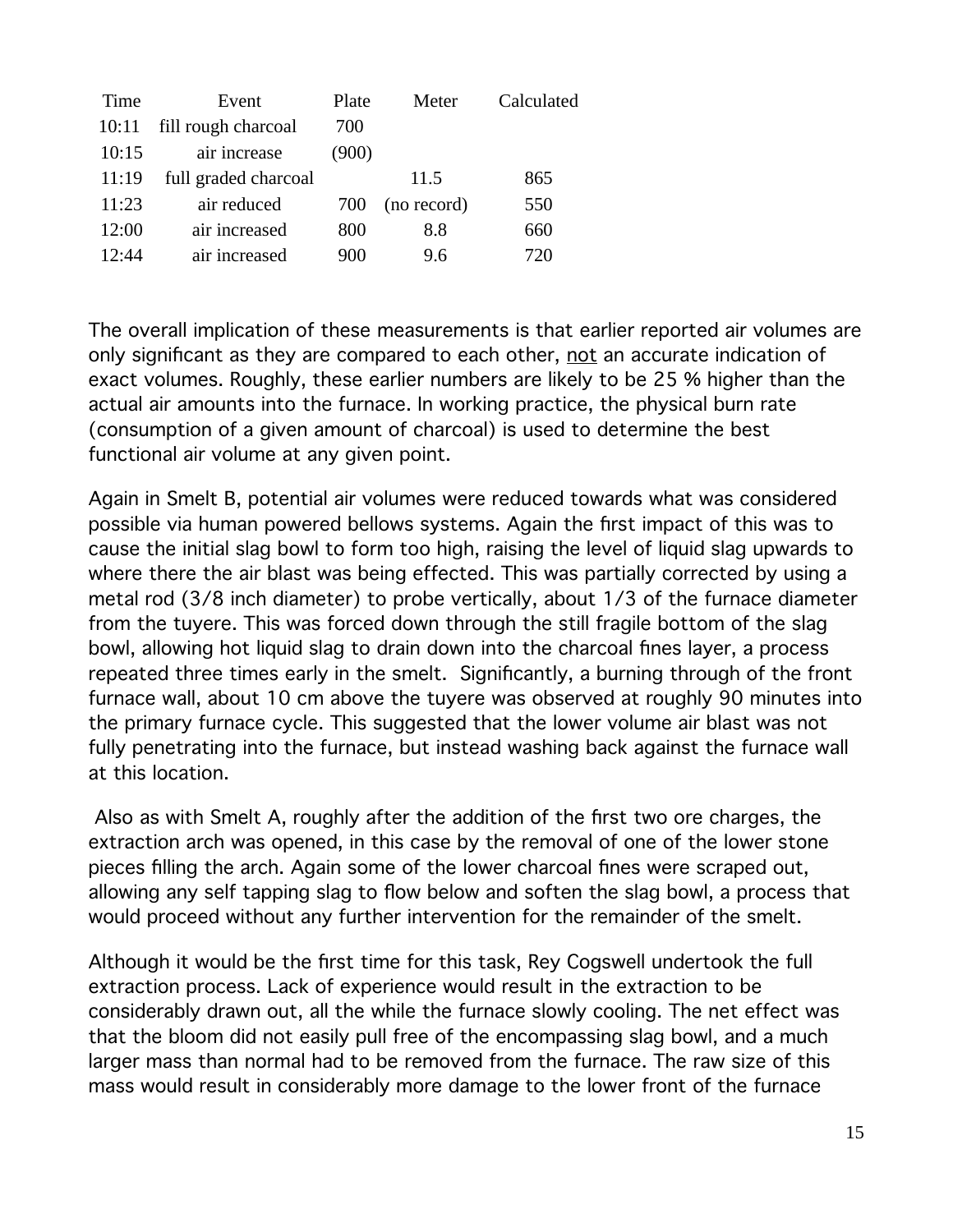than was expected. The stones supporting the front of the furnace ended up all being removed. As the strips of sod above the fallen lintel block collapsed, it was obvious there had been a major burn through of the front wall, with fused dirt now attached in a thick band in the area above the tuyere. The entire tuyere and air supply system would pull off, dropping into the fan of hot debris at the front of the furnace.

Between the extra mass now attached to the upper wall, the removal of the supporting stones, and the force of removing the large bloom encased in additional slag, the entire clay furnace liner would slump outwards, pulling partially clear of the rear sod structure.



Debris at the front of the furnace, after extraction. Note the mass of fuzed dirt, the result of the burn through of the front wall above the tuyere.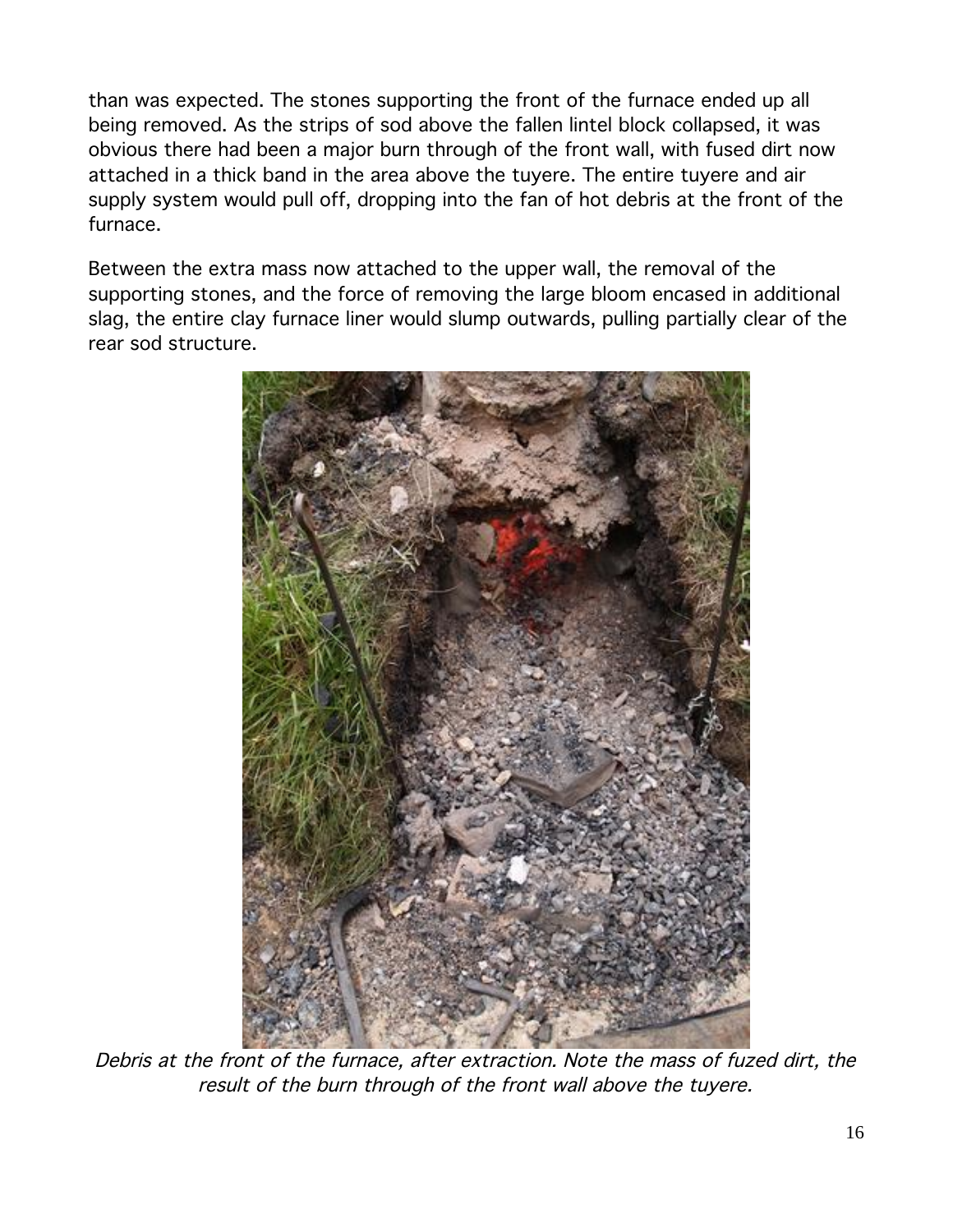- Final Bloom Weight : 8.2 kg
- Yield : 32%

The air rate was set slightly higher than for Smelt A, certainly observed with the higher average burn rate as calculated. Still, the resulting bloom mass was also larger and again with a noticeably less dense 'spongy' texture and containing considerable slag. Again the yield recorded against ore volume is disproportionately high, with excessive losses expected at the later bloom to bar compaction.

One addition to the initial compaction work was the inclusion of a large wooden 'troll hammer', as observed in use by many European teams. This proved quite effective for the initial phases of hammering off the clinging slag 'mother' from the bloom itself.



Marcus Burnham with the 'Troll Hammer', Richard Schwitzer with a standard sledge, Dave Cox holding. The slag shows as the darker material still encasing the hot metallic bloom core.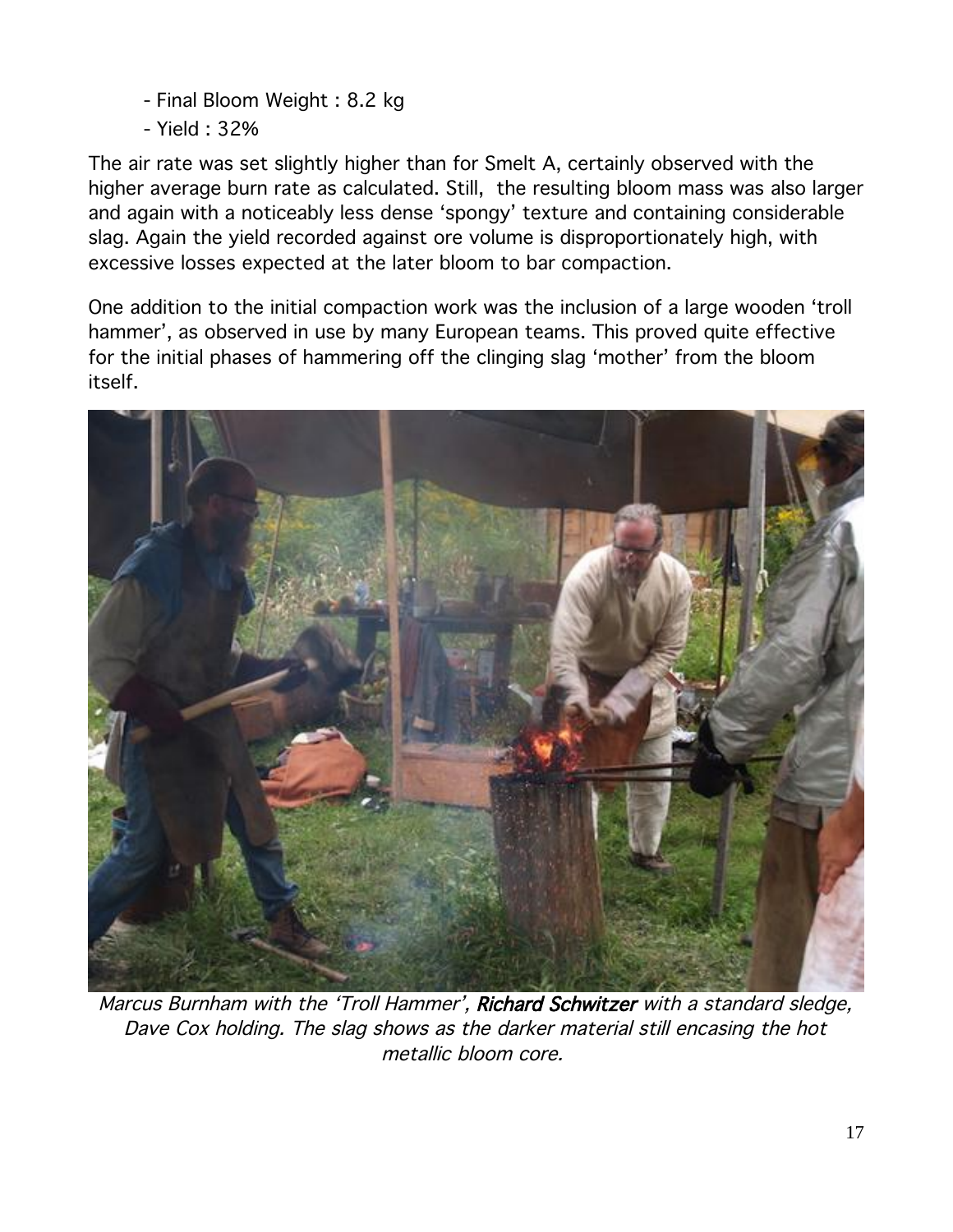### Weathering :

Primary Test 3 for the Phase 3 series was : " How does a well designed furnace, on the Hals pattern, endure over time? In this case an overwintering, with a repeat use 12 months after the original construction. " It was clear however, even at the end of Smelt B, that a significant rebuild of both the inner clay liner and the surrounding sod structure would be required before the existing furnace could be used again.

It was decided instead to leave the furnace remains exposed to weather, basically the start of long term observations of the effects of environmental processes on this specific furnace type. September in Central Ontario saw a huge increase in rainfall over past decades however, clearly accelerating these effects. ( D )



Rain erosion, September 24 - compare with post smelt image seen above (pg 16).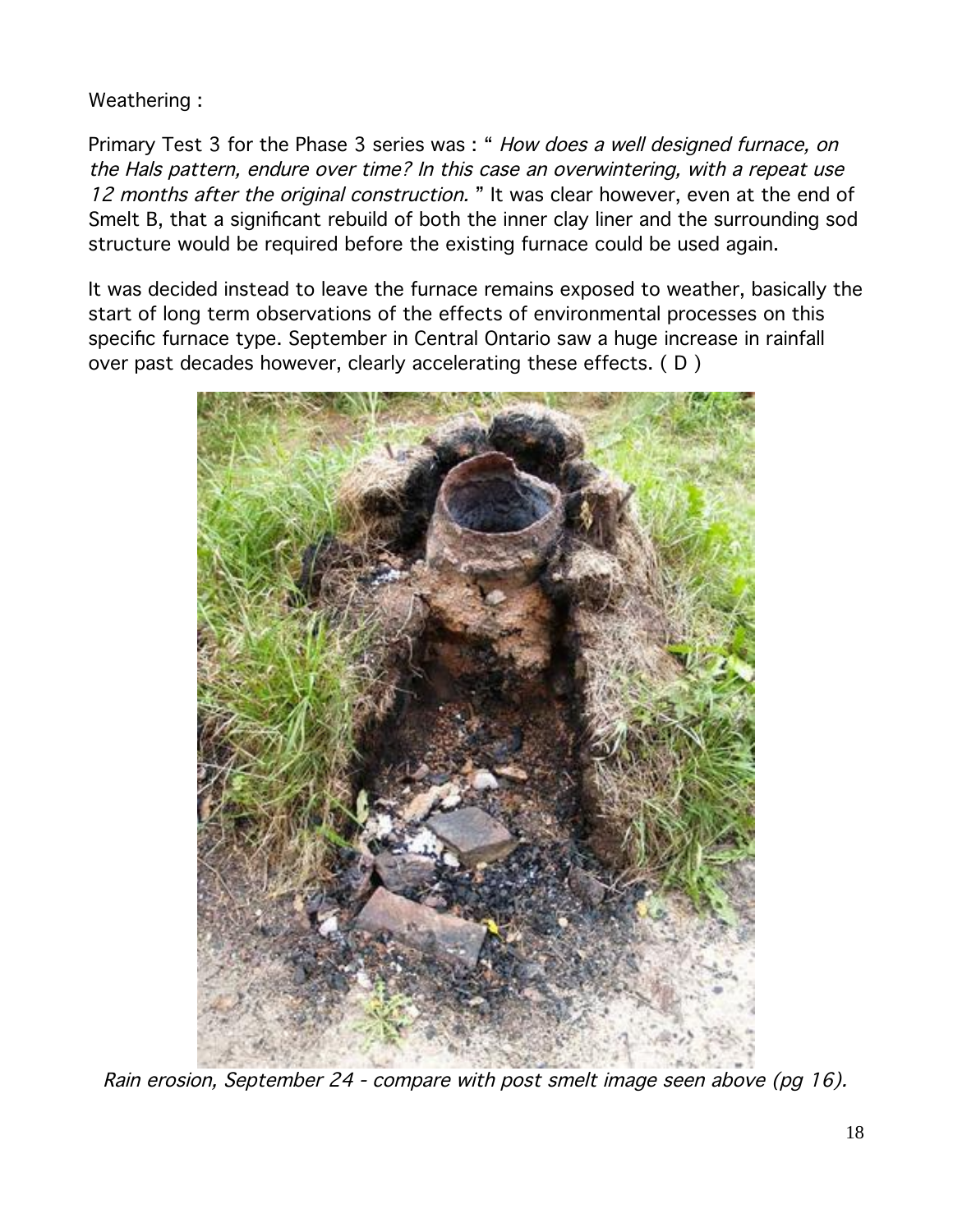

Side view, showing slumping of the furnace towards the extraction side (to right).

Photographs of the furnace have been made several times over the month of September, and will be ongoing over coming months. The image above shows the slumping forward of the remaining clay liner, a total of roughly 17 degrees off the original vertical, over the first 20 days since the last firing. Any attempt to re-use this furnace would most certainly require as a first step clearing away the falling dirt, and restoring the line of the liner to vertical. Given the overall fragile condition of the clay, especially along the mass of fused dirt on the front wall, it is considered unlikely that such a re-adjustment would even prove possible.

#### Conclusions :

### Primary Test A : The function of simulated clay body, based on the best possible duplication of the material recovered close to Hals.

Initial heating tests of samples of the simulated Icelandic clay suggested that there might be some problems with melting of this material when subjected to the normal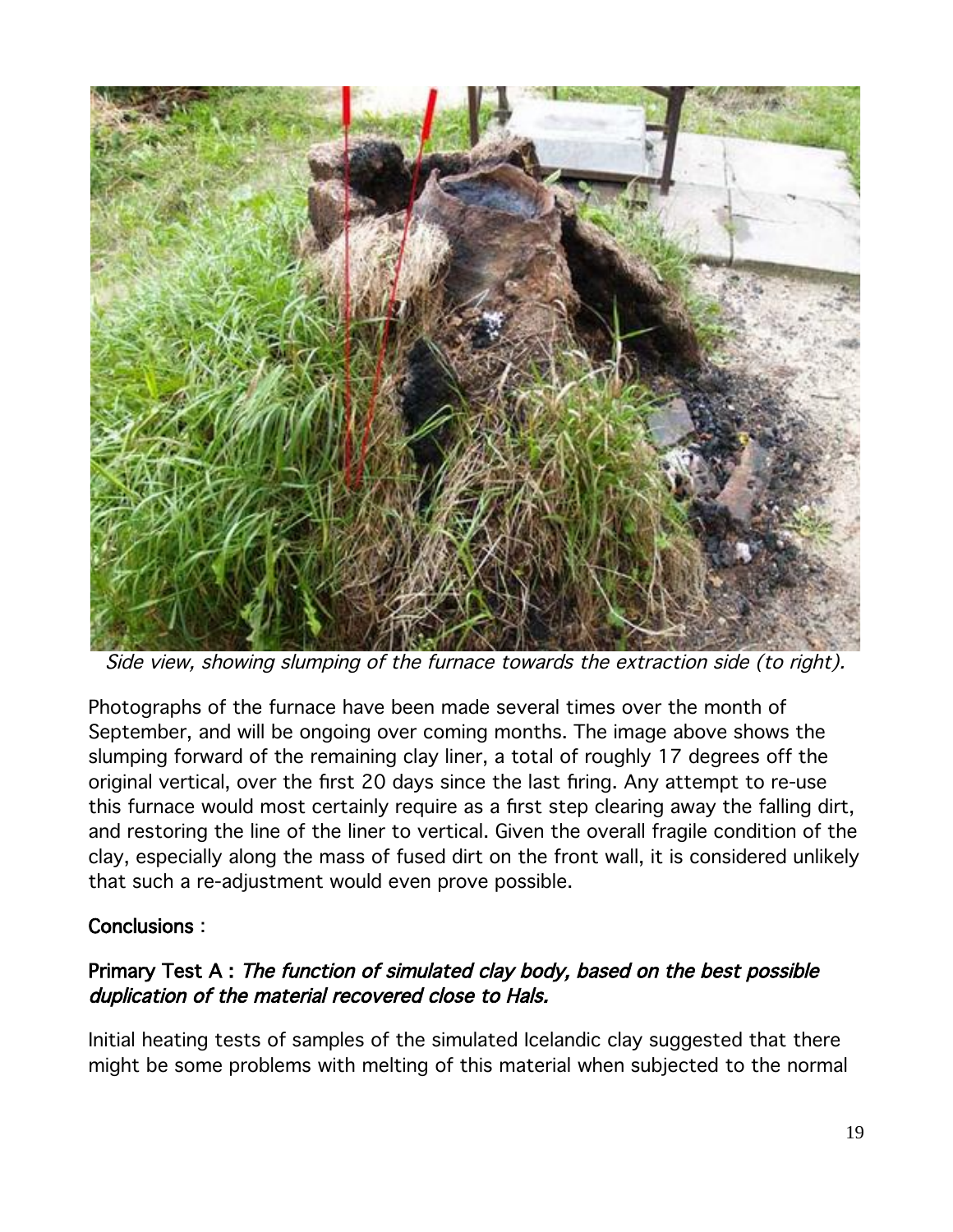firing temperatures inside a bloomery iron smelting furnace, expected to be as high as  $1250 + C$ . The decision to build the clay walls to a thickness of 4.5 cm was primarily based on experience gained earlier during the Phase 2 experiments. This turned out to be a functional minimum, at least as demonstrated by Smelt A. Through this fairly standard firing sequence, the normal erosion effects that are concentrated around the tuyere had reduced the wall thickness to as little as 1 cm in some spots.

Another expected result of the lower melting point exhibited by this clay body was an increase in slag produced. This proved to be the black (iron rich) and importantly, fluid type. This did require both tapping out and other management processes over the course of the smelt to ensure the air blast through the tuyere was not interrupted.

#### Used as component of a well understood furnace layout and employing a standard firing process, the simulated Icelandic clay proved quite suitable through single firing.

## Primary Test B : How does this furnace perform with repairs and a second firing?

It was clear however, that excessive internal erosion had resulted during the first firing. After breading clear the first slag bowl that remained, generally it proved fairly easy to blend new clay on to the inner surfaces, in an attempt to restore the original 4 – 4.5 cm wall thickness. The needed repairs were further complicated by two factors (both beyond the control of the experiment). The first of these was the additional damage done to the middle front wall by the turtle. The second was a two week delay between the undertaking of repairs, and the mounting of Smelt B. ( E ) Both these factors may have contributed to less than ideal bonding between the existing wall and the repairs applied. This most likely the reason for the burn through failure experienced in Smelt B.

#### It did prove easily possible to repair a previously used furnace and effectively undertake a second full smelt.

## Primary Test C : How does a well designed furnace, on the Hals pattern, endure over time?

There was enough accumulated damage to the furnace that it was not considered realistic to be able to repair it so to be able to undertake another firing cycle, so a possible third use has to be considered an open question still. The effects of the additional turtle damage, plus that caused by less experienced hands during extraction in Smelt B, certainly accelerated overall damage to both the clay liner and the surrounding sod structure.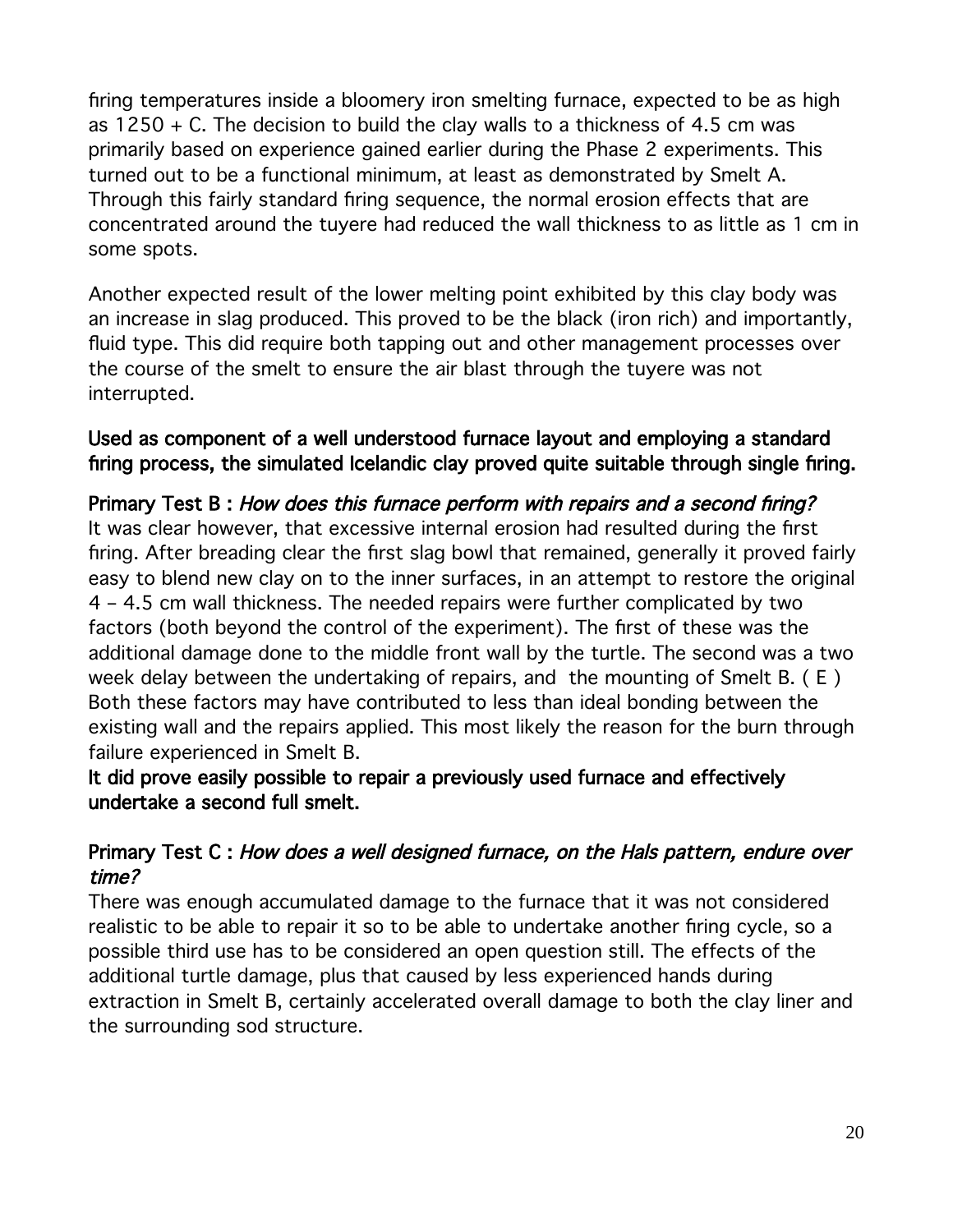The original outline for Phase 3 called for the furnace to be somewhat covered, at least to prevent rain and eventual snow from falling down the open top, but otherwise exposed over an Ontario winter. Freezing temperatures can be expected at Wareham by later October, snow by mid November, eventually accumulating to a metre or more in depth. The furnace would have been examined, with repairs made as possible, against a potential third firing in mid June.

In light of the damage at the end of Smelt B, coupled with the effects of unusual rainfall over the month of September, it has been decided not to attempt to re-use this furnace. Instead, it will remain in place and be exposed to the natural cycle of weather over an extended period into the future – ideally many years. As it degrades, it is hoped that records of that process may serve to have some value to archaeologists when interpreting ancient smelting furnaces.

One additional observation from the two smelt experiments of Phase 3 lays in the ore into iron results. Both smelts used identical ore analog, ore amounts and charcoal type. Air volumes applied were roughly similar. The overall working sequence both times was also similar, outside the fine detail of needed slag control. The end results where found to be virtually identical as well, with unusually high bloom sizes and yield numbers, with the blooms created of similar quality. This also proves the viability of this reconstruction of the Hals working system, at least for a limited set of firing cycles. The placement of several furnaces in close proximity at Hals suggests that these also were short use cycle structures, tore clear and re-made as each failed.

Appendix A : Experimental Data / [Smelt A, June 20, 2021](http://www.warehamforge.ca/ironsmelting/iron2021/June21/june-21-data.htm)

Appendix B : Experimental Data / [Smelt B, September 4, 2021](http://www.warehamforge.ca/ironsmelting/iron2021/September21/data-9-21.htm)

Notes :

A) This is only a brief description of the standard working sequence that has been developed over two decades by this team. A fuller description of the process can be found : Markewitz, D., 2012, ' "If you don't get any iron ..." - Towards an Effective Method for Small Iron Smelting Furnaces.', EXARC Journal Issue 2012-1 : [https://exarc.net/issue-2012-1/ea/if-you-dont-get-any-iron-towards-effective](https://exarc.net/issue-2012-1/ea/if-you-dont-get-any-iron-towards-effective-method-small-iron-smelting-furnaces)[method-small-iron-smelting-furnaces](https://exarc.net/issue-2012-1/ea/if-you-dont-get-any-iron-towards-effective-method-small-iron-smelting-furnaces)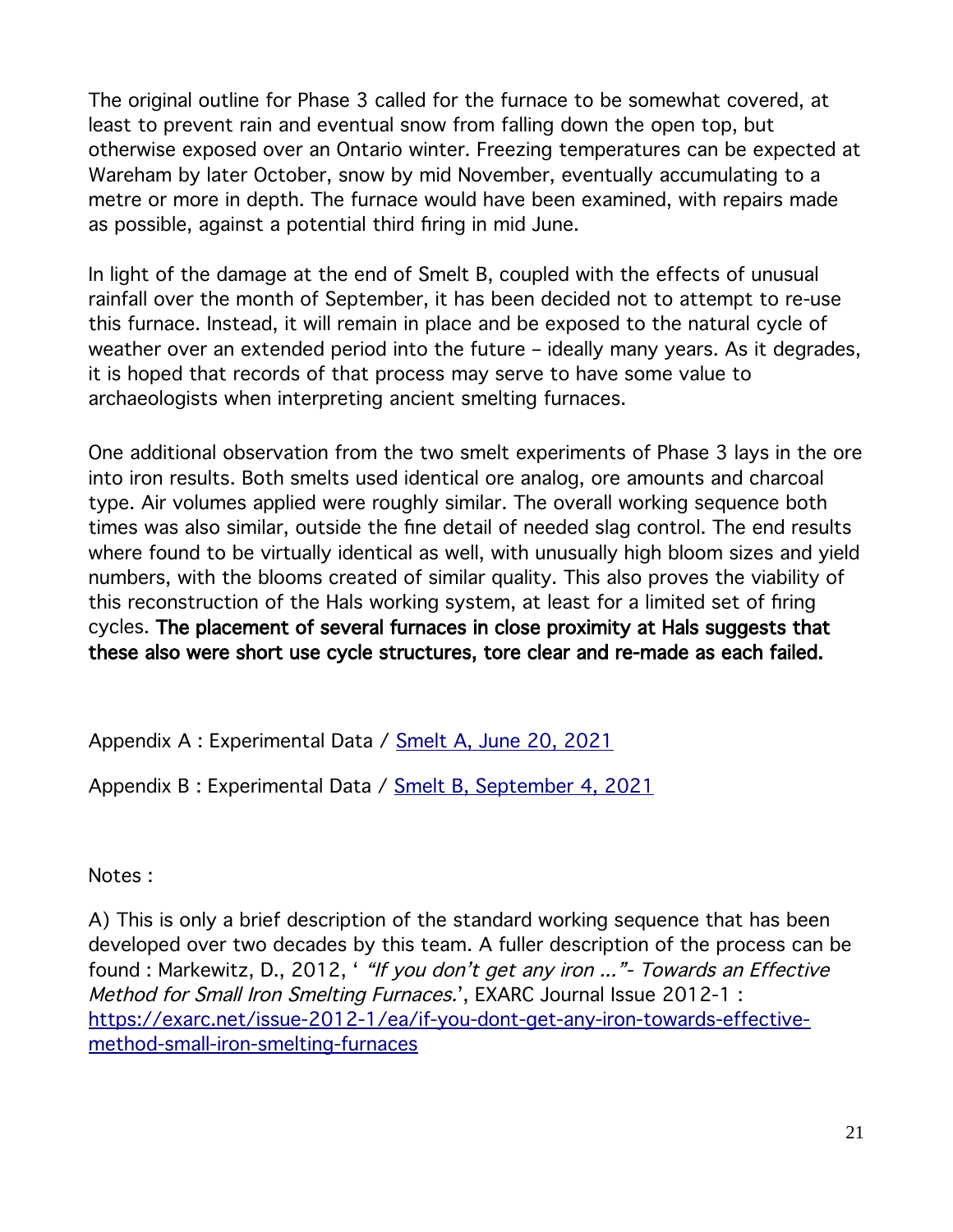B) The snapping turtle (*Chelydra serpentina*) is native to North America. The smelting area at Wareham is adjacent to a small pond, and a creek runs behind the (rural) property : [https://en.wikipedia.org/wiki/Common\\_snapping\\_turtle](https://en.wikipedia.org/wiki/Common_snapping_turtle)

C) One of the problems effecting all Independent Researchers is access to high quality (priced!) instrumentation : see : [https://www.omega.com/en-us/test](https://www.omega.com/en-us/test-inspection/handheld-meters/anemometers/p/HHF1000-Series)[inspection/handheld-meters/anemometers/p/HHF1000-Series](https://www.omega.com/en-us/test-inspection/handheld-meters/anemometers/p/HHF1000-Series)

D ) Records from Environment Canada give the past average rainfall for the area around Wareham for the month of September as 7.7 cm total. In 2021, there was a single one day amount of 5.6 cm. Although exact overall total for September were not available at time of writing, September 2021 certainly had the highest amount of overall rainfall, often as heavy downpours, seen over 30 + years of personal observation.

E ) The repair work was undertaken on August 18, with the second firing scheduled on the 20<sup>th</sup>. On the 19<sup>th</sup>, project leader Darrell Markewitz would experience an unforeseen medical, which resulted in the effective loss of the left hand for many weeks following. (This also the reason for shifting of roles during Smelt B.)

References :

1) Smith, K.P., 2005, 'Ore, Fire, Hammer, Sickle: Iron Production in Viking Age and Early Medieval Iceland', AVISTA Studies in the History of Medieval Technology, Science, and Art, Volume 4, USA Also available as PDF on line :

[https://www.academia.edu/191535/Ore\\_Fire\\_Hammer\\_Sickle\\_Iron\\_Production\\_in\\_](https://www.academia.edu/191535/Ore_Fire_Hammer_Sickle_Iron_Production_in_Viking_Age_and_Early_Medieval_Iceland) [Viking\\_Age\\_and\\_Early\\_Medieval\\_Iceland](https://www.academia.edu/191535/Ore_Fire_Hammer_Sickle_Iron_Production_in_Viking_Age_and_Early_Medieval_Iceland)

2) Markewitz, D., 2007 'Working towards an Icelandic Viking Age Smelt - Based on the remains at Hals'. Published on line (web site) : <http://www.warehamforge.ca/ironsmelting/HALS/index.html>

3) Markewitz, D., ongoing from 2001, '*Experimental Iron Smelting'*, Web site documentation of individual tests and experiments : <http://www.warehamforge.ca/ironsmelting/index.html>

4) Markewitz, D., with contributions by Neil Peterson and Rey Cogswell, 2021, '*Into* Phase Three – Continuing Experiments with Iron Smelting, based on Hals, Iceland.'